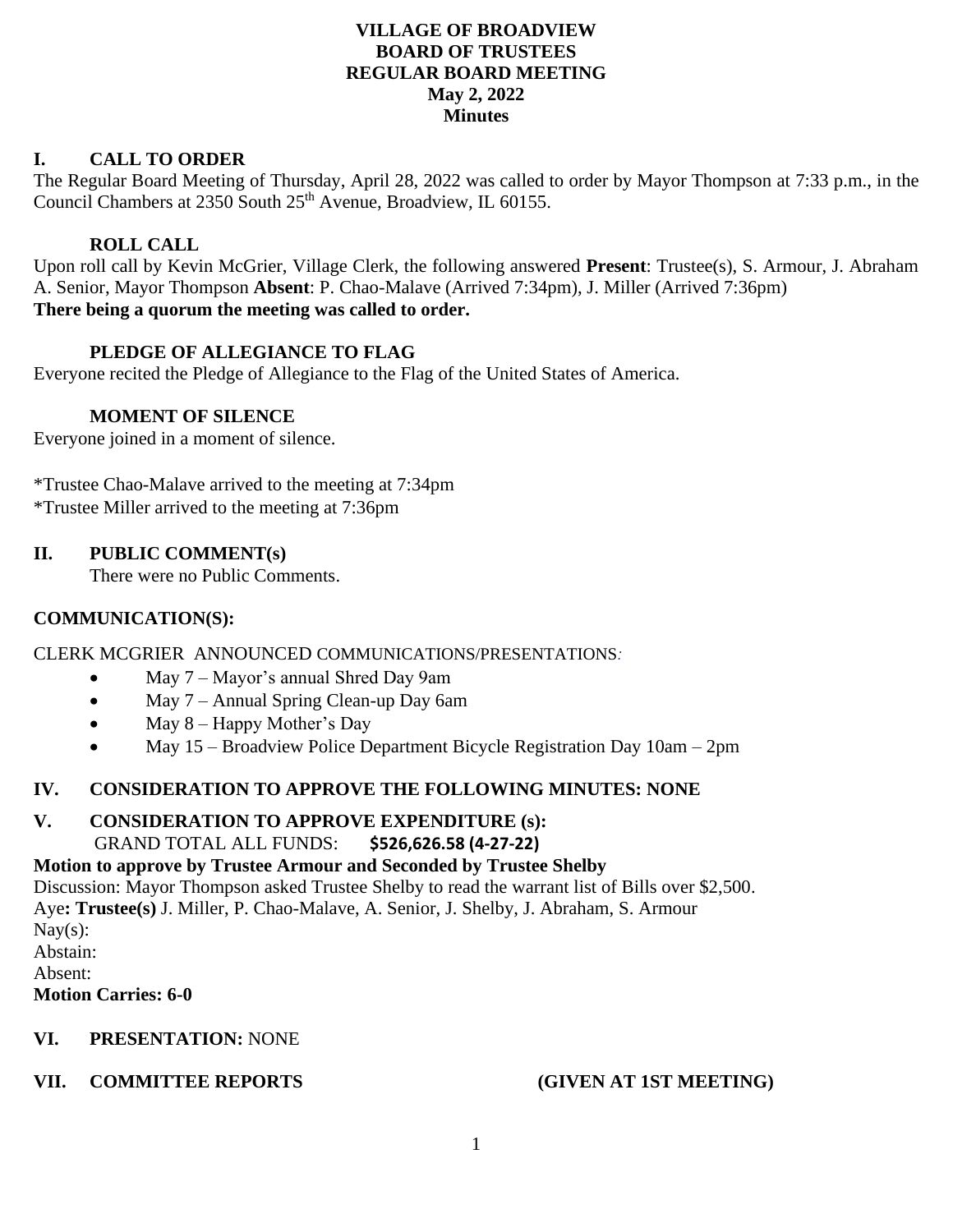**BUSINESS LICENSE COMMITTEE TRUSTEE ARMOUR (NO REPORT) POLICE AND FIRE TRUSTEE MILLER (NO REPORT)** 

## **COMMITTEE CHAIR**

FINANCE COMMITTEE TRUSTEE SHELBY (GAVE REPORT) **BUILDING & PUBLIC PROPERTY TRUSTEE CHAO-MALAVE GAVE REPORT) WATER, DRAINAGE & HEALTH TRUSTEE SENIOR (GAVE REPORT) STREETS, SIDEWALKS & ALLEYS TRUSTEE ABRAHAM (GAVE REPORT)** 

## **VIII. OLD BUSINESS: NONE**

## **IX. NEW BUSINESS:**

#### **A. A MOTION TO APPROVE THE HIRING OF MATT MARTIN AS DEPUTY FIRE CHIEF FOR THE VILLAGE OF BROADVIEW FIRE DEPARTMENT.**

**Motion to approve by Trustee Armour and Seconded by Trustee Shelby**

Discussion: Mayor Thompson and Chief Kenny gave congratulatory remarks. Aye**: Trustee(s)** J. Miller, P. Chao-Malave, S. Armour, A. Senior, J. Shelby, J. Abraham  $\text{Nav}(s)$ :

Abstain:

Absent:

**Motion Carries: 6-0**

**B. SWEARING IN OF MATT MARTIN AS DEPUTY CHIEF OF THE VILLAGE OF BROADVIEW FIRE DEPARTMENT.**

**Clerk McGrier swore in the new Deputy Chief of the Fire Department Matthew Martin.**

**C. A MOTION TO AUTHORIZE THE PROMOTION OF FIREFIGHTER DAVE COHEN TO THE RANK OF LIEUTENANT FOR THE VILLAGE OF BROADVIEW FIRE DEPARTMENT TO FILL THE POSITION LEFT VACANT BY ANTHONY MONKS AS PREVIOUSLY APPROVED BY THE BOARD OF FIRE AND POLICE COMMISSIONERS.**

**Motion to approve by Trustee Armour and Seconded by Trustee Senior**

Discussion: Mayor gave congrats.

Aye**: Trustee(s)** J. Miller, P. Chao-Malave, S. Armour, A. Senior, J. Shelby, J. Abraham,

Nay $(s)$ :

Abstain:

Absent:

**Motion Carries: 6-0**

## **D. SWEARING IN OF DAVE COHEN AS LIEUTENANT OF THE VILLAGE OF BROADVIEW FIRE DEPARTMENT.**

**Clerk McGrier swore in the new Lieutenant of the Fire Department David Cohen.**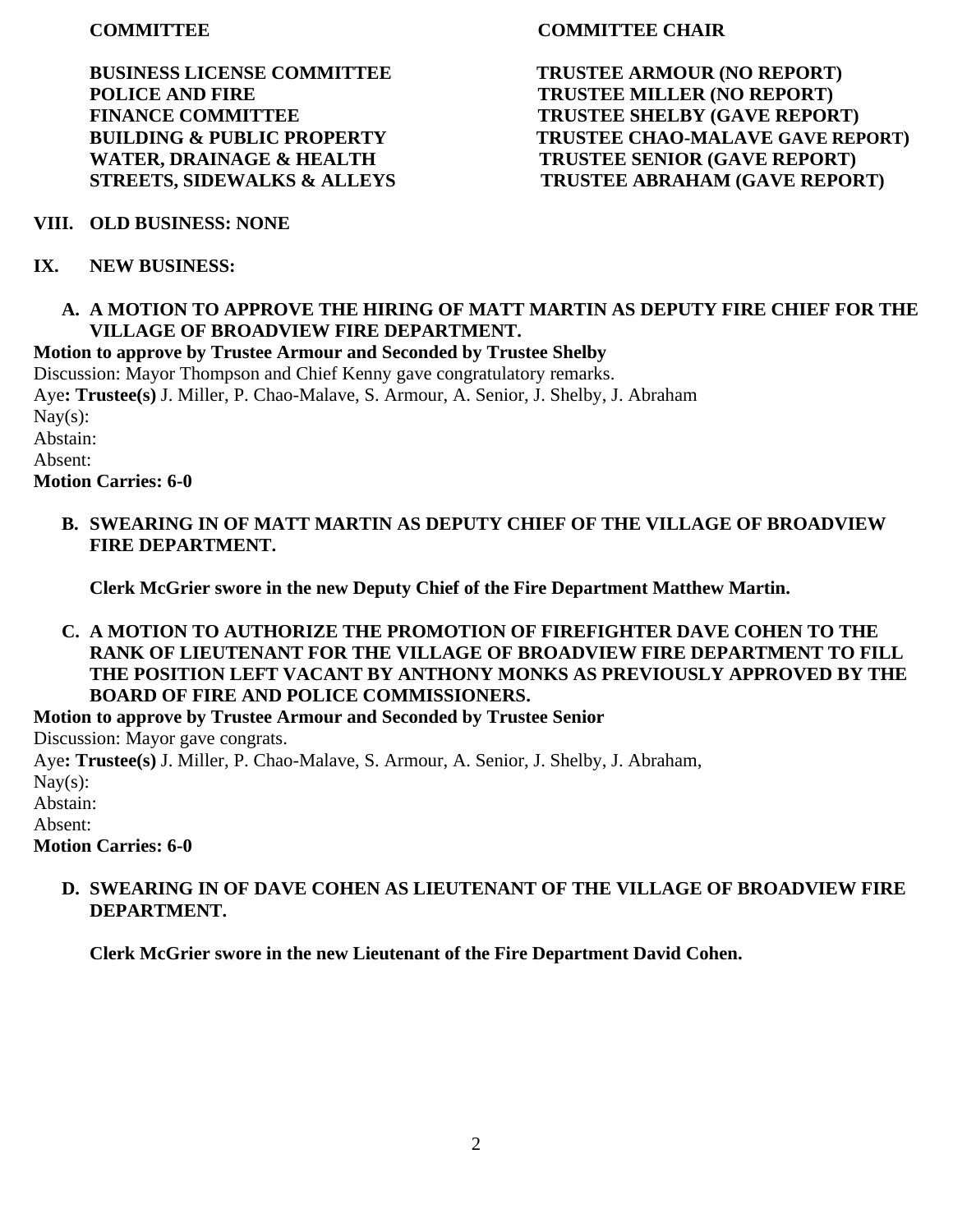# **E. A MOTION TO AUTHORIZE THE BOARD OF FIRE AND POLICE COMMISSIONERS TO PROCEED WITH THE HIRING OF A FIREFIGHTER DUE TO THE PROMOTION OF FIREFIGHTER DAVE COHEN TO THE RANK OF LIEUTENANT FOR THE FIRE DEPARTMENT OF THE VILLAGE OF BROADVIEW, ILLINOIS.**

**Motion to approve by Trustee Armour and Seconded by Trustee Shelby**

Discussion: Trustee Miller had questions, answered by Chief Kenny.

Aye**: Trustee(s)** J. Miller, P. Chao-Malave, A. Senior, J. Shelby, J. Abraham, S. Armour Nay $(s)$ : Abstain:

Absent:

**Motion Carries: 6-0**

## **F. SWEARING IN OF KAMERON AKYOL AS A FIREFIGHTER OF THE VILLAGE OF BROADVIEW FIRE DEPARTMENT.**

**Clerk McGrier swore in the new Firefighter/Paramedic of the Fire Department Kameron Akyol.**

## **G. A MOTION TO AUTHORIZE THE BOARD OF FIRE AND POLICE COMMISSIONERS TO ENGAGE IN ELIGIBILITY TESTING FOR FIREFIGHTERS.**

# **Motion to approve by Trustee Armour and Seconded by Trustee Abraham**

Discussion: Chief Kenny gave details. Trustee Miller had comments. Mayor Thompson also gave comments. Aye**: Trustee(s)** J. Miller, P. Chao-Malave, A. Senior, J. Shelby, J. Abraham, S. Armour Nay $(s)$ : Abstain:

Absent:

**Motion Carries: 6-0**

### **H. AN ORDINANCE AUTHORIZING AND APPROVING THE DISPOSAL OF PERSONAL PROPERTY FROM THE FIRE DEPARTMENT FOR THE VILLAGE OF BROADVIEW, COUNTY OF COOK, STATE OF ILLINOIS.**

# **Motion to approve by Trustee Miller and Seconded by Trustee Armour**

Discussion: Mayor Thompson asked Chief Kenny to give details. Trustee Armour had questions. Aye**: Trustee(s)** J. Miller, P. Chao-Malave, A. Senior, J. Shelby, J. Abraham, S. Armour  $\text{Nay}(s)$ : Abstain:

Absent:

**Motion Carries: 6-0**

### **I. AN ORDINANCE AUTHORIZING AND APPROVING THE DISPOSAL OF PERSONAL PROPERTY FROM THE PUBLIC WORKS DEPARTMENT FOR THE VILLAGE OF BROADVIEW, COUNTY OF COOK, STATE OF ILLINOIS.**

# **Motion to approve by Trustee Abraham and Seconded by Trustee Shelby**

Discussion: Mayor Thompson asked Director Ames to give details. Trustees Abraham and Armour had questions. Aye**: Trustee(s)** J. Miller, P. Chao-Malave, A. Senior, J. Shelby, J. Abraham

 $\text{Nay}(s)$ :

Abstain:

Absent:

**Motion Carries: 5-0 (NO VOTE from Trustee** armour

# **J. PROCLAMATION - NATIONAL BIKE MONTH 2022**